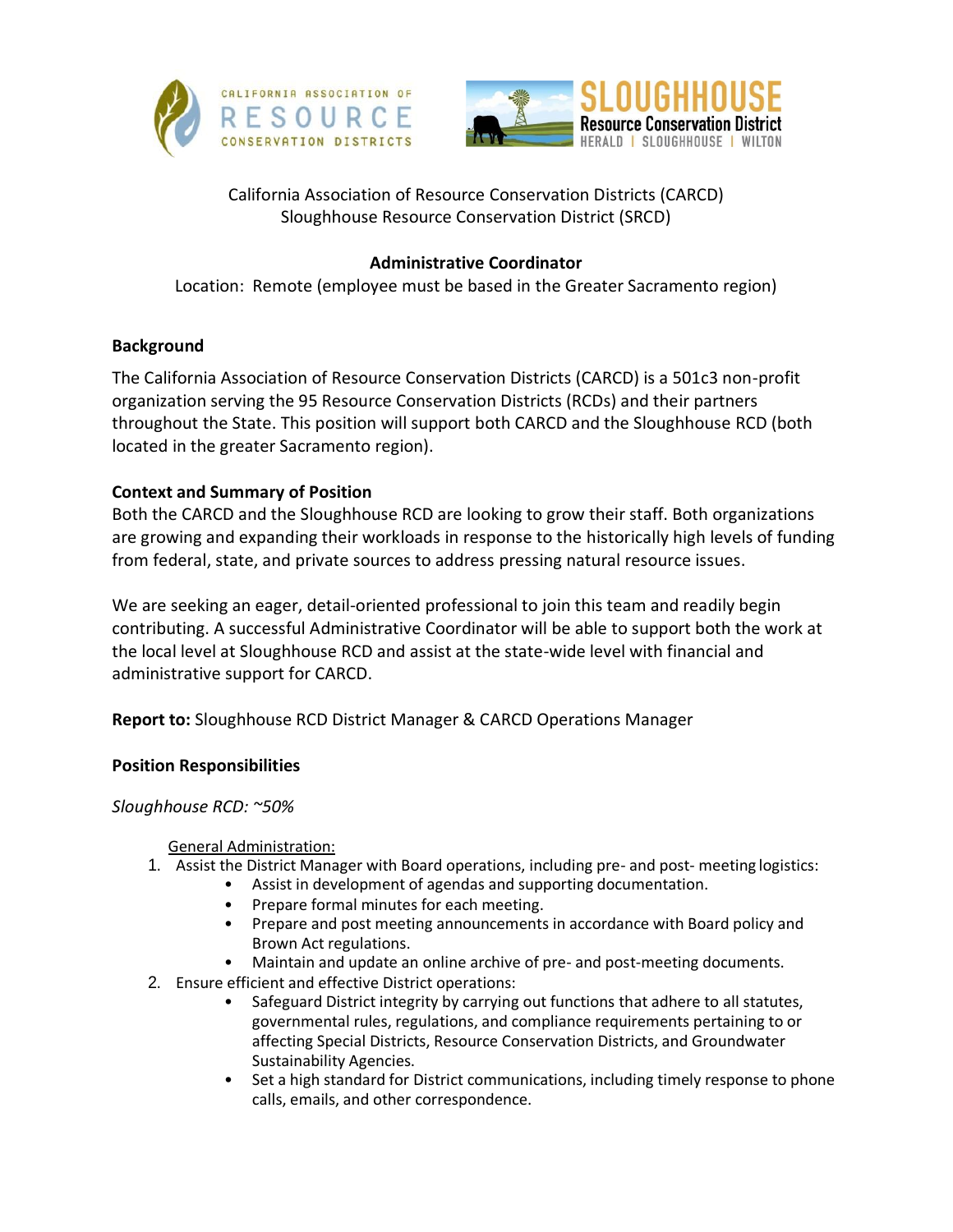- 3. Serve as the Board Clerk.
- 4. Assist the District Manager in ensuring deliverables for agreements and contracts are delivered in a timelymatter.

#### Financial Management:

- 1. Working with the District Manager, draft and edit the District's annual budget.
- 2. Provide ongoing management of the District's finances. These tasks include, but are not limited to:
	- Preparing and submitting financial documents on a monthly basis.
	- Working with the County of Sacramento's Department of Finance to ensure the District's financial accounts are accurate.
- 3. Oversee the annual audit, including supplying the auditor with requested financial paperwork.
- 4. Assist in the development of new funding agreements, grant applications, and other funding mechanisms.

#### Outreach:

- 1. Working with the District Manager, maintain a website for the District and partner organizations. Prepare content, reply to inquiries, and help maintain the security of the site.
- 2. Promote the District and successful projects implemented by the District within the community and with the media.

### *California Association of RCDs: ~50%*

#### Financial Management:

- 1. Work closely with the Operations Manager in tasks related to the organizations finances. These tasks include, but are not limited to:
	- Preparing and submitting financial documents on a monthly basis.
	- Pulling data and expenses to comply with federal, state and private foundation grant invoice requirements on a monthly and quarterly basis.
	- Manage and track incoming revenue and expenses from private or government grants; and contracts.
	- Track cost-sharing requirements for grants when required.
- 2. Play a support role with the annual audit, including supplying the auditor with requested financial paperwork.
- 3. Assist with monthly accounts payable and accounts receivable transactions including payroll and bank reconciliations when needed.

### **Required Qualifications**

- 1. B.S. or B.A. degree in a related field and at least 2 years of experience or 4 years of experience in a related field
- 2. Excellent organizational skills, including ability to set priorities, manage time, work under multiple supervisors, and manage multiple projects while meeting deadlines
- 3. Outstanding written, verbal, and interpersonal communication skills
- 4. Precise attention to detail and the ability to carefully follow complex sets of instructions, comfortable asking as many questions as needed to understand the task